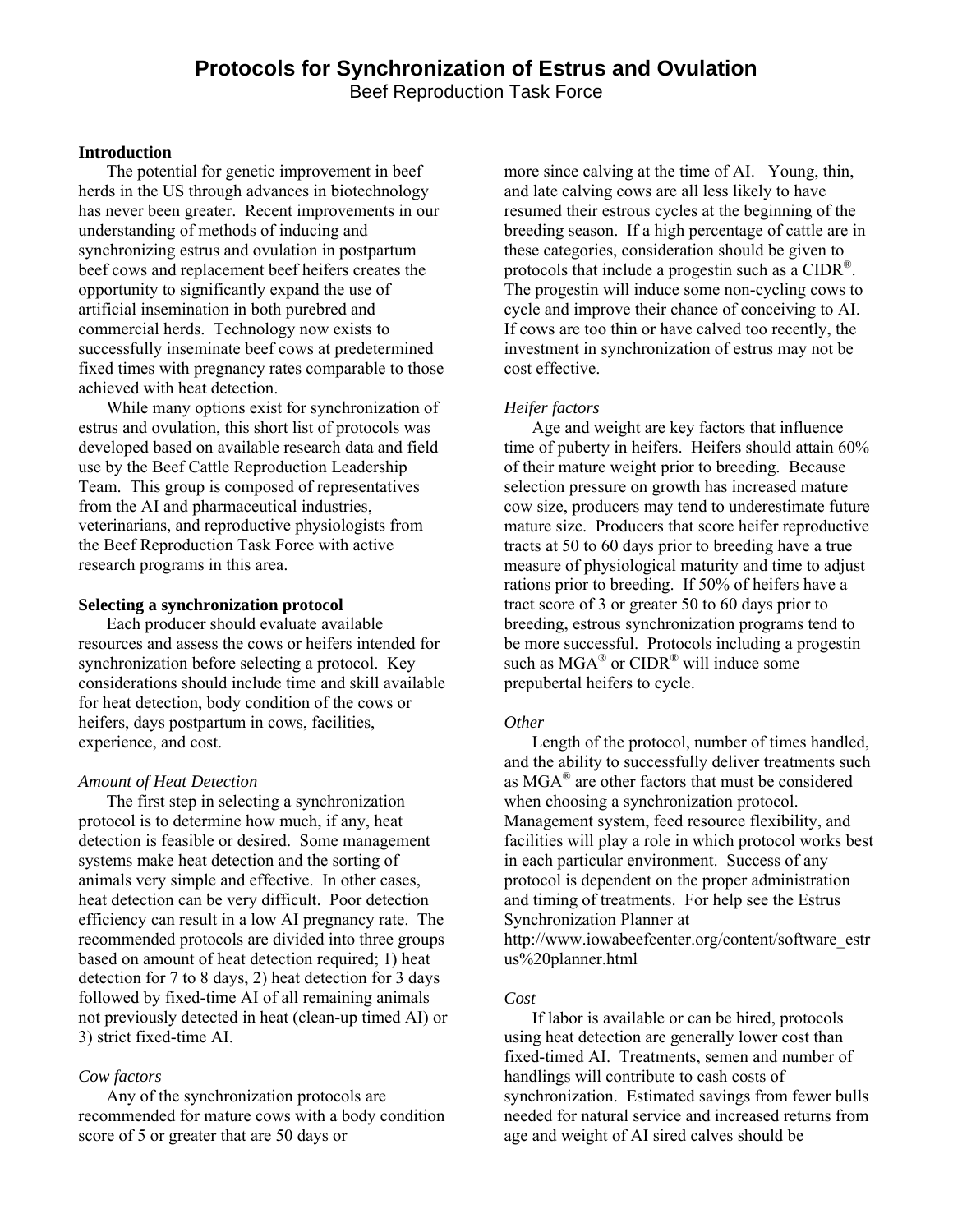considered. Producers that find AI most cost effective are those that capture additional returns from AI sired calves.

## *Which animals should I synchronize?*

When starting an AI program for the first time, replacement heifers probably are the easiest group of animals to work with and first calf heifers the most difficult group to achieve success. Start simple and add more animals as you gain experience.

## **PRODUCTS USED**

Hormones common to many protocols are prostaglandin  $F_2\alpha$  (**PG**), gonadotropin releasing hormone (**GnRH**) and progestins. They are available in the following commercial products. Follow label directions for dose and route of administration.

| Type      | <b>Commercial Names</b>                                                   |
|-----------|---------------------------------------------------------------------------|
| GnRH      | Cystorelin®, Factrel®, Fertagyl®, OvaCyst®                                |
| PG        | estroPLAN <sup>®</sup> , Estrumate <sup>®</sup> , In-Synch <sup>®</sup> , |
| Progestin | Lutalyse®, ProstaMate®                                                    |
|           | $MGA^{\&}$ (melengesterol acetate)                                        |
|           | $CIDR^{\circledR}$ (progesterone)                                         |

# **PROTOCOLS**

## **Heat Detection Protocols**

Animals in these protocols should be inseminated 6 to 12 hours after the first observation of standing heat. During peak activity (48 to 72 hours after PG for most systems), heat detection for a total of three hours per day at three or more times would be a minimum and a total of 5 to 6 hours better.

**Select Synch** and **Select Synch + CIDR®** are protocols for use in cows. Including the CIDR**®** is recommended when more cows are likely to be anestrus and/or when heat detection prior to PG is not feasible. With Select Synch, 5 to 20% of the animals may show heat 1.5 to 2 days before PG. Both protocols could be applied to the same group of cows, with CIDR®s selectively placed in young, thin, or late calving cows.

## **Select Synch**



The **CIDR®-PG** protocol is recommended in heifers in contrast to the Select Synch +  $CIDR^{\omega}$ protocol in cows. The difference is that heifers do not require the GnRH injection at the beginning of the treatment. Research has shown pregnancy rates from the CIDR®-PG protocol similar to those from the Select Synch +  $CIDR^{\otimes}$  protocol in heifers. Select Synch is not preferred for heifers because a wider range in responses to Select Synch has been reported in heifers perhaps due to inconsistent response to GnRH.

## **CIDR®-PG**



Feeding of MGA® is specifically approved for estrus suppression in heifers only. The MGA®-based protocol recommended for heifers is **MGA®-PG**. More advance planning is needed as this protocol begins with feeding  $\overline{MGA}^{\otimes}$  for 14 days starting 33 days before PG injection. If MGA® can be delivered accurately on a daily basis; this is a very effective protocol in beef heifers. The original recommendation for the interval between the last feeding of MGA® and PG injection was 17 days. Delaying this interval to 19 days improves synchrony of estrus.



A single injection of PG can be used on heifers. This protocol does not provide the degree of synchrony of others and the heat detection period is twice as long. Nevertheless, it is a low cost method that often works well for those just starting to use AI. It could be used on cows but because sorting and heat detection are more complex when the calf is present, other options should be strongly considered. Heifers that have not reached puberty or cows that have not initiated estrous cycles do not have a corpus luteum (CL) and **will not** respond to this treatment. Heifers observed in heat and inseminated before the time of PG injection do not require PG.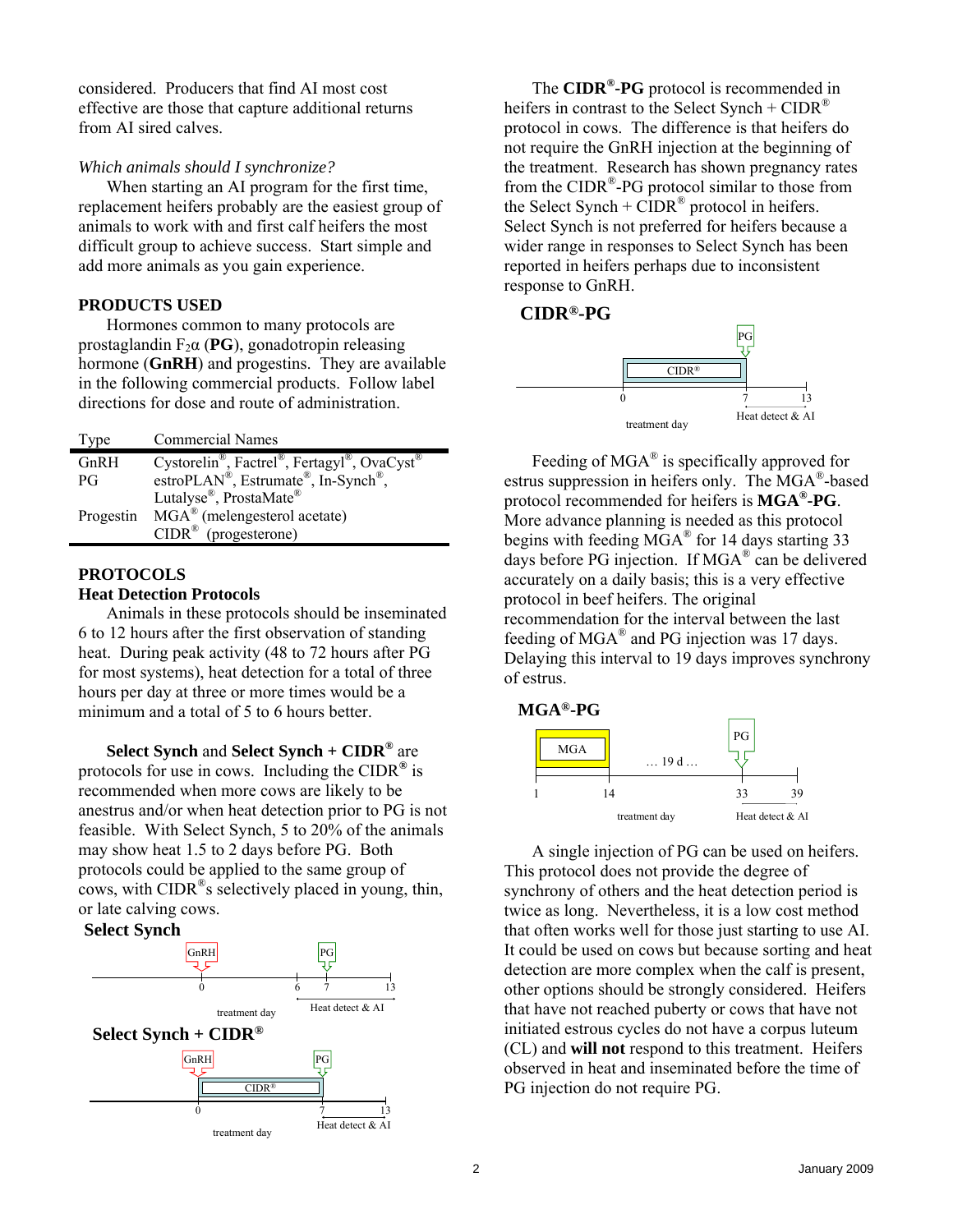

#### **Heat Detection & Timed AI (TAI) Protocols**

Heat detection and timed AI protocols involve AI 6 to 12 hours after observed estrus for 3 days then timed AI of all non-responders 72 to 84 hours after PG with GnRH given at TAI. The amount of time spent on heat detection is reduced and early responders have a better chance of conceiving compared to a single fixed-timed AI.

The same protocols recommended for heat detection are also recommended for the combination of heat detection and timed AI in cows. The success of these protocols is still dependent on good heat detection, particularly for early heats in the Select Synch protocol.



In heifers, the MGA®-PG protocol can be used combining heat detection and timed AI. A second protocol recommended for use in heifers is Select Synch +  $CIDR^{\otimes}$ . GnRH is recommended in this protocol as it adds little additional cost and heifers that do respond with a new follicular wave are more likely to conceive at the clean-up timed AI.



#### **Fixed-Time AI protocols**

In fixed-time AI protocols, all animals are inseminated at a predetermined time. For cows, fixed-timed AI can produce similar pregnancy rates as protocols that require 5 to 7 days of heat detection. For heifers, pregnancy rates from current TAI protocols tend to be 5 to 10% lower than using heat detection alone. The times listed for fixed-time AI should be considered as the approximate average time of insemination. This should be based on the number of females to inseminate, labor and facilities.

The **7-day CO-Synch + CIDR®** protocol is recommended for both cows and heifers. Cows should be inseminated between 60 and 66 hours after CIDR® removal. Insemination time for heifers is recommended at 52 to 56 hours after CIDR<sup>®</sup> removal. A shortened **5-day CO-Synch + CIDR®** protocol is another option for cows. Two full doses of PG given 8 hours apart are critical for success in the shortened protocol.

## **7-day CO-Synch + CIDR® - Cows**



Perform TAI at  $72 \pm 2$  hr after 1st PG with GnRH at TAI Two injections of PG  $8 \pm 2$  hr apart are required for this protocol.



**MGA®-PG** can be used with fixed-timed AI in heifers; however, pregnancy rate will likely be lower than with the  $CO-Synch + CIDR^{\circledR}$  protocol. For most producers a CIDR-based protocol would be lower risk for fixed-timed AI than MGA®-PG as they are not reliant on accurate, daily MGA® consumption and control of follicular growth should be better.

## **CO-Synch + CIDR® - Heifers**

Perform TAI at  $54 \pm 2$  hr after PG with GnRH at TAI.



#### **MGA®-PG**